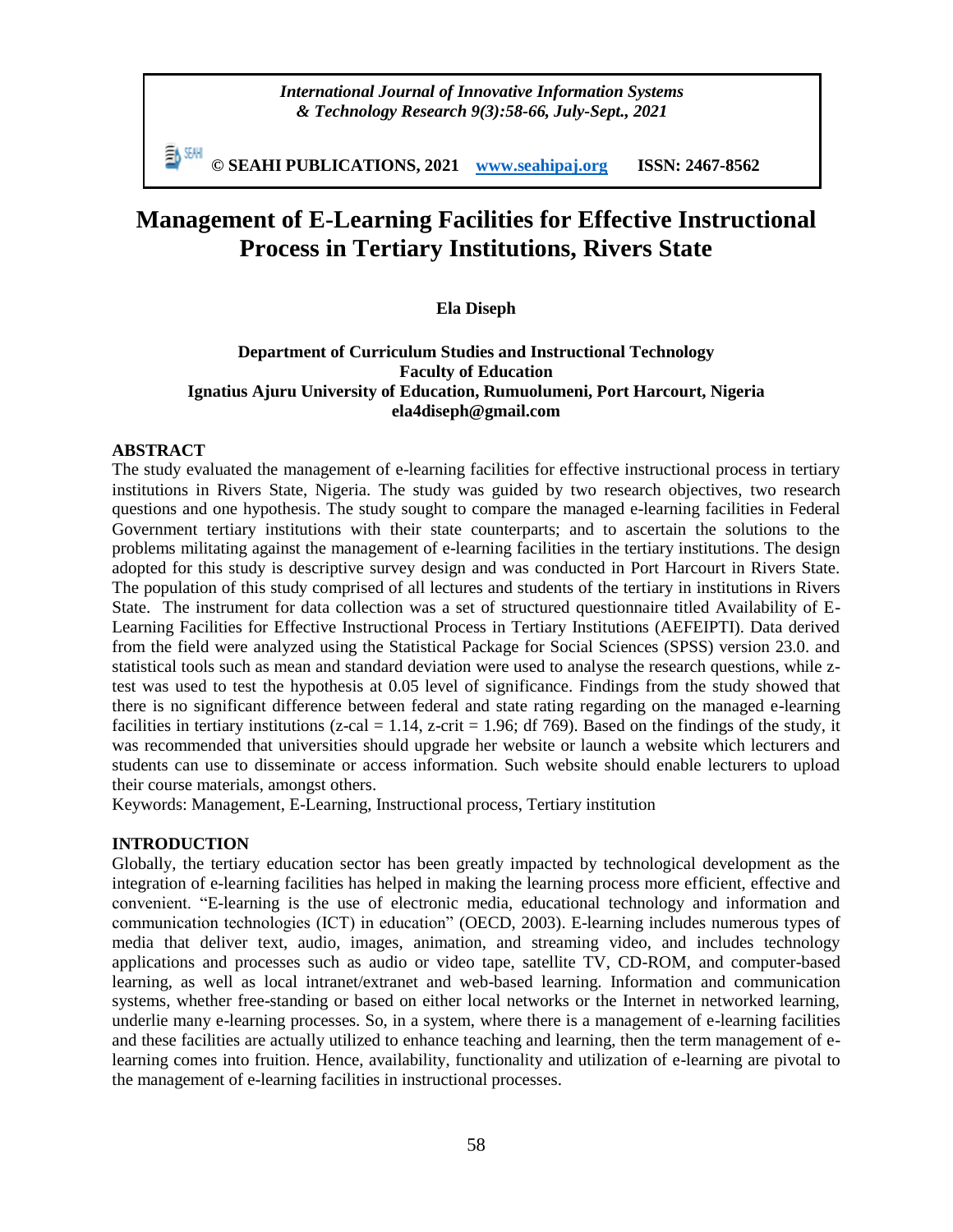E-leaning has been described as one of the educational challenges of the modern age about which progressive academic institutions must make bold efforts to excel and compete favourably in the global market where education is a commodity. Current achievements in the field of computer and communication technologies have offered tremendous opportunities for learning by electronic means (Rozina, 2002). The use of new multimedia technologies and the Internet in learning is seen as a means to improve accessibility, efficiency and quality of learning by facilitating access to information resources and services as well as remote exchanges and collaboration. Nonetheless, by the middle of the 20th century the growth in technology and applications even in the field of education became unavoidable to be ignored. According to Abimbade (2005), the world of technology continued to grow and today the whole world has become a global village. By the beginning of the 21st millennium educational technology has stretched educational boundaries and created new ones on a daily basis. One of these new and rapidly expanding boundaries is e-learning which is offering tremendous advantage to education sector. E-learning has become a new paradigm and a new philosophy in library' services as well as educational sector with a mission to serve as a development platform for present-day society based on knowledge.

Management of e-learning facilities has been a challenging issue, however, in most institutions of higher learning in Rivers State. This hampers the use of e-learning.

Nigeria has a number of initiatives such as:

-National Policy on Computer Education

-National Policy on Information Technology

All these initiatives are meant to enhance rapid growth and development of ICT in the field of education. A great deal of research has proven the benefits to the quality of education.

In the classrooms, instructional technologies must serve as a vehicle to help lecturers deliver a variety of learning opportunities to students in the various subject areas. The use of instructional technologies will improve the delivery of instructions and provide opportunity for students to access and learn new information, manage information- based content objective and communicate what has been learnt to others.

Real learning according to Obanyi (1985) goes through two states viz.

- $\hat{\cdot}$  The acquisition of information that has been obtained
- $\hat{\cdot}$  The recall of information that has been retained.

The performance of learning is ensured through retention and recall and this can be achieved more easily by the effective management of instructional technologies of e-learning.

Gunawardana (2005) highlights that studies in e-learning have shown that most programmes are likely to succeed with the constant involvement of the facilitator through e-mail discussion lists and individualized messages.

# **Statement of the Problem**

The aim of this study is to verify the integration of e-learning facilities for effective instructional process in tertiary institutions in Rivers State, Nigeria. E-learning can only be implemented when there is management of e-learning facilities.

Although, almost all the institutions have established ICT centres, none has fully complied with elearning technologies in their teaching and learning processes. Only Rivers State University of Science and Technology, University Port Harcourt and Ignatius University of Education have been practicing elearning, in terms of dissemination of information, enrollment of admission, registration of courses, payment of school fees and publication of results which is a supplementary aspect of e-learning. Students could be given web-based assignments and could possibly be asked to gadget the solution in a storage media such as CD-Plate or flash drive and then summit to the lecturers concerned or make presentations in a PowerPoint package. Web-Based teaching and learning is not fully implemented by both lecturers and students. What is the rate of management of e-learning facilities to both lecturers and students? Many students and staff decried the paucity of e-learning facilities in these institutions. Students and staff are unable to use the available ICT facilities due to lack of exposure in spite of the cyber charter centres and ICT libraries. They lamented the lack of opportunity for training with the few facilities on ground. Many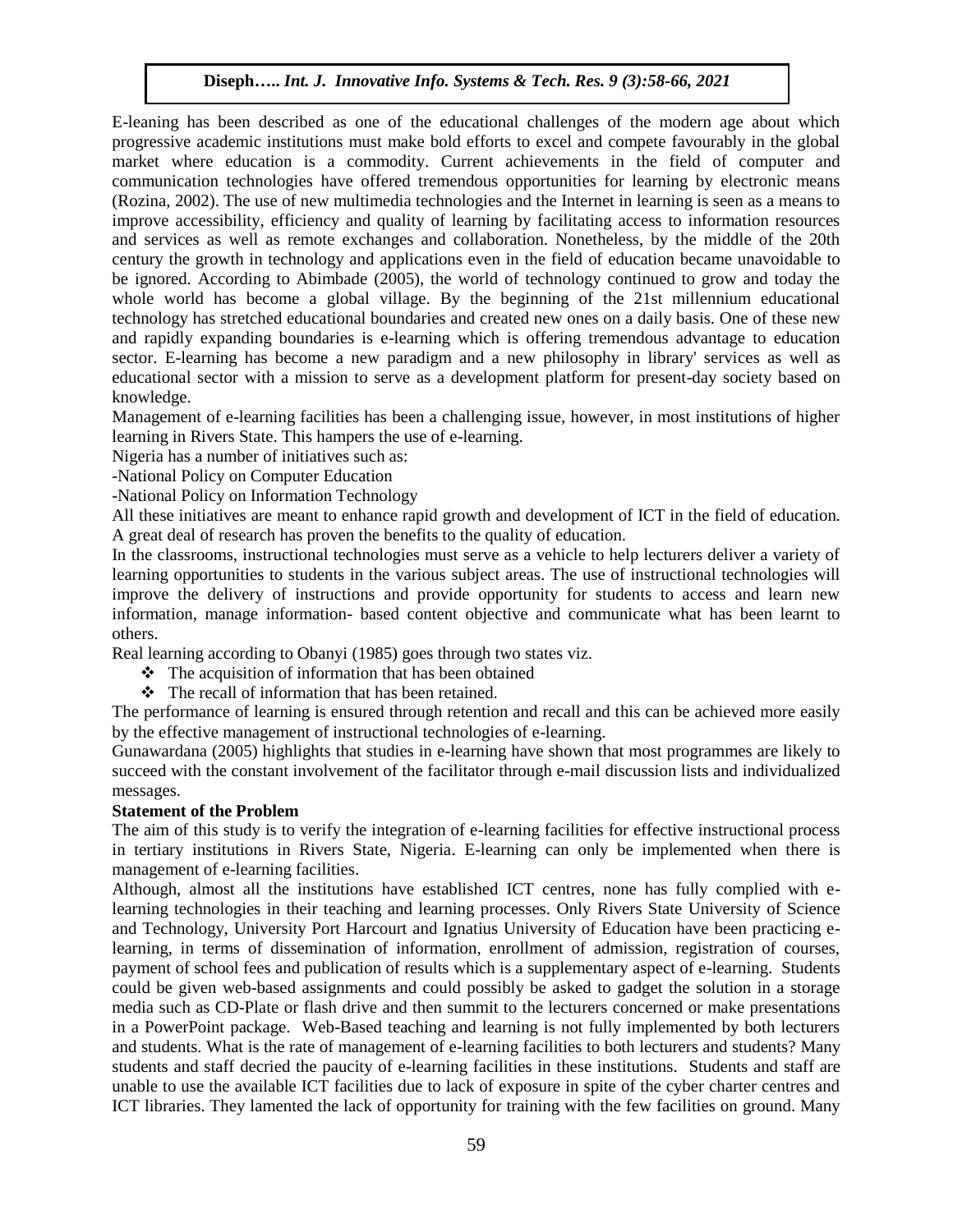lecturers and students in both Federal and State tertiary institutions go to commercial cyber cafés to have access to computer and internet. Management of e-learning facilities remain challenging issues in Port Harcourt tertiary institutions.

# **Purpose of the Study**

The purpose of this study is to investigate the management of e-learning facilities for effective instructional process in tertiary institutions, Rivers State.

Specifically, the objectives of this study are to:

- 1. Compare the managed e-learning facilities in Federal Government tertiary institutions with their state counterparts.
- 2. Determine the solutions to the problems militating against the management of e-learning facilities in the tertiary institutions.

# **Research Questions**

The following research questions were raised to guide the study:

- 1. Are federal government tertiary institutions better equipped with e-learning facilities than their state counterparts?
- 2. What are the solutions to the problems of management of e-learning facilities in Rivers State tertiary institutions?

#### **Hypotheses**

The null hypothesis stated below were tested at 0.05 level of significance to guide the study:

**HOI:** There is no significant difference between the mean responses of the managed e-learning facilities in the Federal Government tertiary institutions than their State counterpart.

# **Significance of the Study**

The result of this study will be of great benefit in diverse ways. It will help the Government, educational administrators, lecturers, staff and students to acknowledge the roles and the importance of e-learning, to be challenged and directly involved in the management of e-learning facilities for both teaching learning.

#### **Scope / Delimitation of the Study**

This study covers all the tertiary institutions in Rivers State which include the following:

- 1. University of Port Harcourt Federal
- 2. Rivers State University formerly known as Rivers State University of Science/Technology
- 3. Ignatius Ajuru University of Education State
- 4. Elechi Amadi Polytechnic State
- 5. Rivers State College of Health and Technology

In this study, the estimated number of lecturers and students as given by the various institutions were stated and used as population size including the various faculties and departments of these institutions.

#### **Conceptual Framework**

# **Concept of E-Learning**

E-learning as a concept covers a range of applications, learning methods and processes (Rossi, 2009). It is therefore difficult to find a commonly accepted definition for the term e-learning and according to Oblinger and Hawkins (2005) and Dublin (2003), there is even no common definition for the term. Some of the definitions of the term e-learning as given by different researchers and institutions are reviewed below. In some definitions e-Learning encompasses more than just the offering of wholly on-line courses. For instance Oblinger and Hawkins (2005) noted that e-Learning has transformed from a fully-online course to using technology to deliver part or all of a course independent of permanent time and place.

E-learning refers to the use of information and communications technology (ICT) to enhance and/or support learning in tertiary education (OECD 2005). What then is ICT? Information and communication technology is another/extensional term for information technology which stresses the role of unified communications and the integration of telecommunications, computers as well as necessary enterprise software, middleware, storage, and audio-visual systems, which enable users to access, store, transmit, and manipulate information. .According to Adeya (2002), ICTs are embedded in networks and services that affect the local and global accumulation and the flow of public and private knowledge. It is an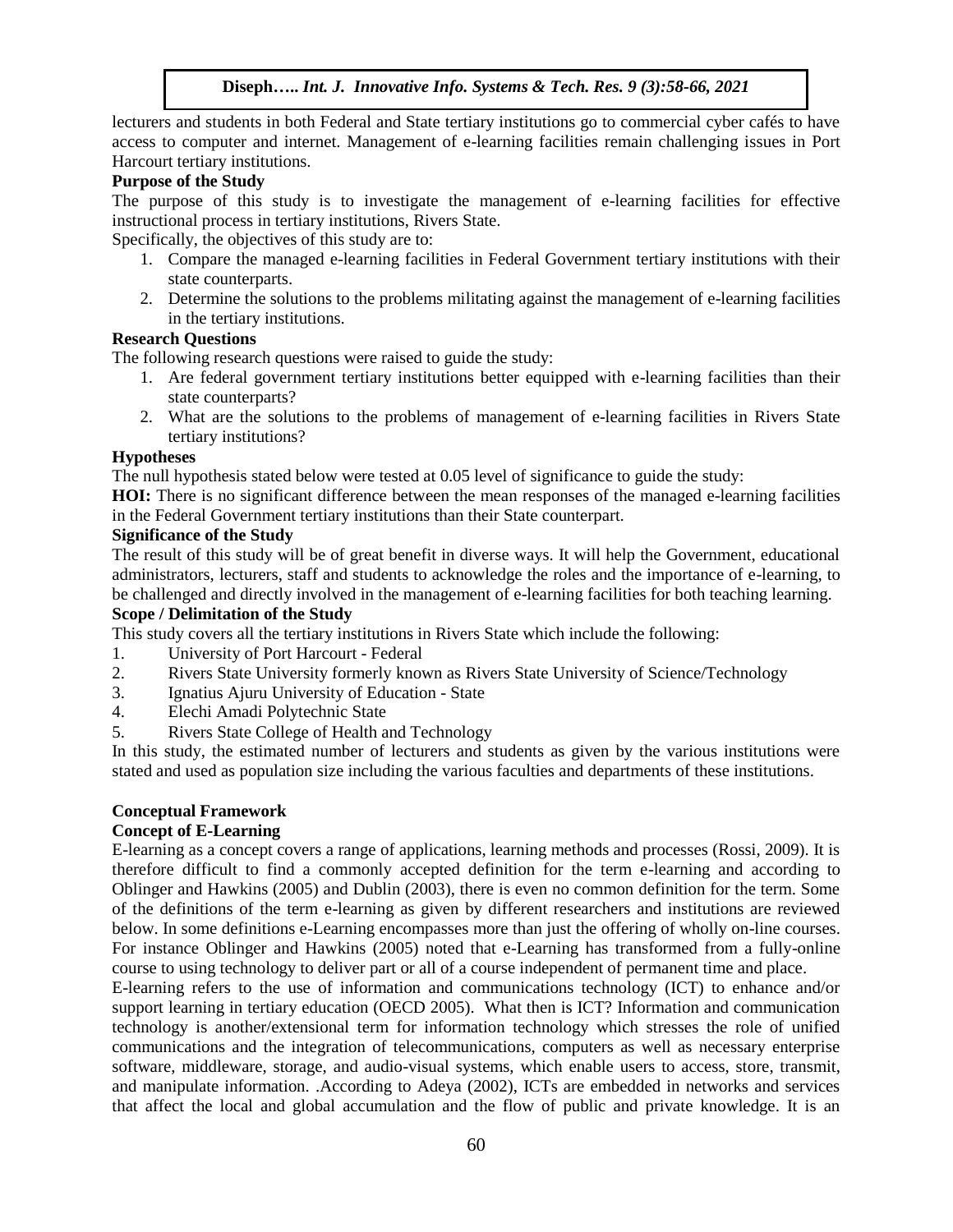electronic means of capturing, processing storing and disseminating information. Therefore, it refers to those technologies that determine the efficiency and effectiveness with which we communicate and the devices that allow us to handle information in the teaching and learning processes which is one of the functions of e-learning.

But this covers a wide range of systems, from students using e-mail and accessing course work on line while following a course on campus to programmes offered entirely online.

# **Information Communication Technology (ICT) and E-Learning**

Information Communication Technology (ICT) refers to the totality of methods and tools that are used in gathering, storing, processing and communicating information. ICT has found application in virtually all the available professions in the world. Professionals in different fields called it by different names. When ICT is used in education or to foster learning, it is called E-learning Technology or Educational Technology. In the broadcasting profession where ICT is used as a communication tool, it is commonly referred to as Electronics Information Technology or just Communication Technology. A careful consideration of the meaning and scope of ICT makes it easy to think that hardly can any profession survive or continue to be relevant without the integration of ICT. ICT encompasses all the technologies used to transmit or disseminate information to an audience.

# **Advantage and Disadvantage of E-Learning in Tertiary Institutions**

**Advantages of E-learning:** The adoption of E-learning in education, especially for higher educational institutions has several benefits, and given its several advantages and benefits, e-learning is considered among the best methods of education. Some of the advantages that the adoption of e-learning in education, obtained from review of literature includes the following:

- 1. It is flexible when issues of time and place are taken into consideration. Every student has the luxury of choosing the place and time that suits him/her. According to Smedley (2010), the adoption of e-learning provides the institutions as well as their students or learners the much flexibility of time and place of delivery or receipt of according to learning information.
- 2. E-learning enhances the efficacy of knowledge and qualifications via ease of access to a huge amount of information.
- 3. It is able to provide opportunities for relations between learners by the use of discussion forums. Through this, e-learning helps eliminate barriers that have the potential of hindering participation including the fear of talking to other learners. E-learning motivates students to interact with other, as well as exchange and respect different point of views. E-learning eases communication and also improves the relationships that sustain learning. Wagner et al (2008) note that e-Learning makes available extra prospects for interactivity between students and teachers during content delivery.

**Disadvantages of E-learning in Tertiary Institutions:** E-learning, in spite of the advantages that it has when adopted in education, also has some disadvantages. The disadvantages of e-learning that have been given by studies include the following:

- 1. E-learning as a method of education makes the learners undergo contemplation, remoteness, as well as lack of interaction or relation. It therefore requires a very strong inspiration as well as skills with to the management of time in order to reduce such effects.
- 2. With respect to clarifications, offer of explanations, as well as interpretations, the e-learning method might be less effective that the traditional method of learning. The learning process is much easier with the use of the face to face encounter with the instructors or teachers.
- 3. When it comes to improvement in communication skills of learners, e-learning as a method might have a negative effect. The learners, though might have an excellent knowledge in academics, they may not possess the needed skills to deliver their acquired knowledge to others.

# **Empirical Review**

# **E-Learning Integration in Tertiary Education**

Universities are now thinking through and negotiating the potential contribution of e-learning to their organizational future. For some institutions, and in some countries, key barriers remain. Infrastructure and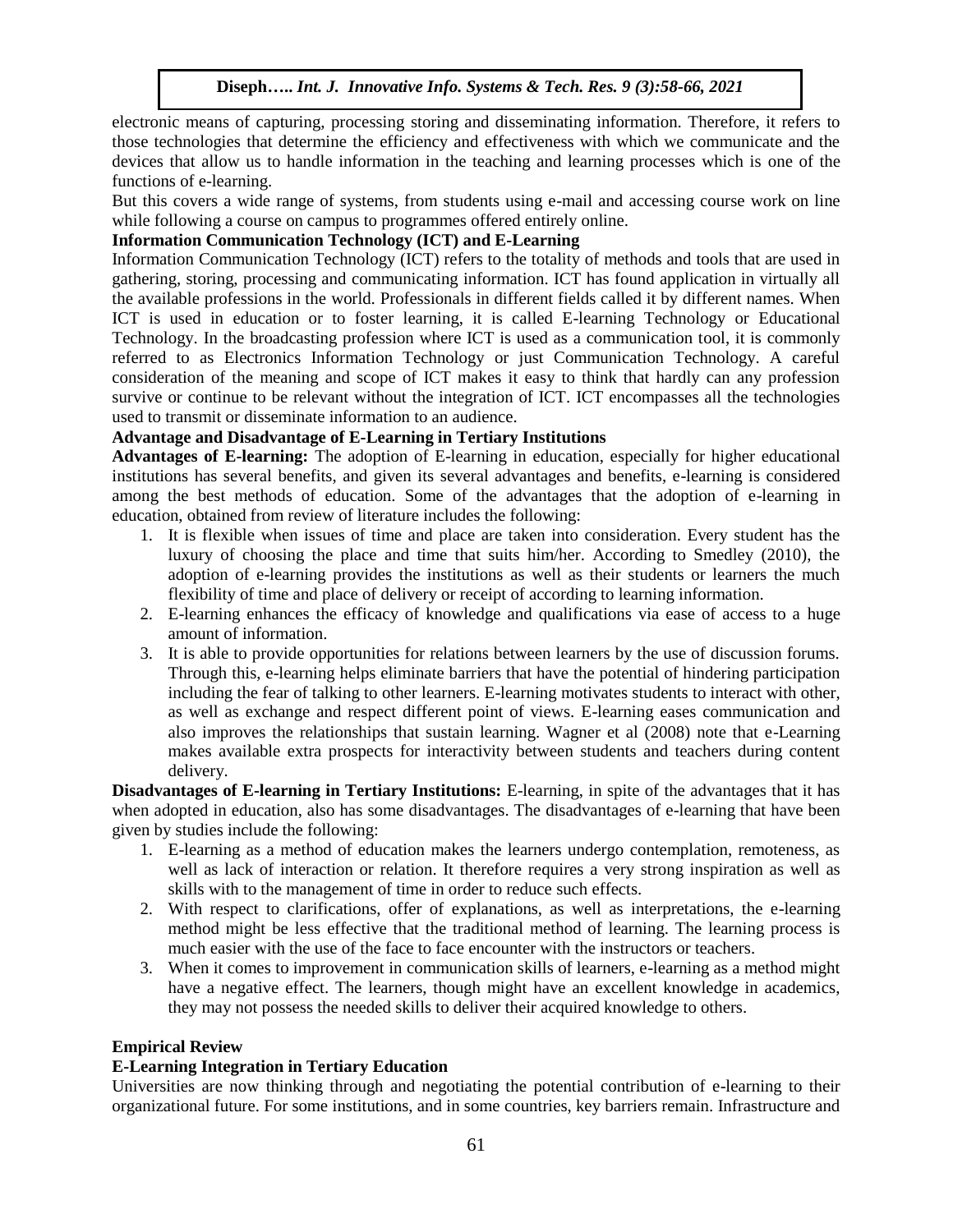funding are among the important ones, but skepticism about the pedagogic value of e-learning and staff development are probably the most challenging. Institutions are grappling with bringing use and funding of e-learning into the mainstream of their organization, and are beginning to contemplate restructuring to take account of e-learning, in terms of staffing, staff development, course design and students' support (OECD 2005).

All institutions acknowledged the need to recruit a broader range of staff, such as technological experts, to complement academic staff. Another challenge is persuading current faculty members to use and develop e-learning. The general concept of "staff development" is widely seen as key to sustainable elearning in tertiary education. Institutions are struggling with the division of labour between faculty members and "new" staff focused on the technical aspects of e-learning. For most institutions, meeting these day-to-day campus-based challenges of e-learning is far more important, at least for the moment, than the commercialization and internationalization of e-learning.

Partnerships are a key characteristic of e-learning that could help institutions to share knowledge, and good practices, and achieve benefits such as advanced technology and educational quality in addition to enhanced market presence and lower costs. Some institutions are already involved in partnerships covering activities such as e-learning infrastructure; learning management systems and applications; creating e-learning materials; developing joint programmes; joint-marketing; collaborating for research; sharing best practices; and sharing costs of hardware and software. Tertiary education institutions see minimal or short-term value in outsourcing activity and rarely give strategic attention to making learning materials available to third parties.

# **Theoretical Framework**

# **Design Theory of Blended Learning**

Designed by Huang et al (2007), the Design Theory of Blended Learning tries to explain how different types of learning including face-to-face and computer aided forms of learning can be used together for better performance. They argue that blended learning can be achieved if there is a well-designed curriculum showing the various activities involved in the learning process. In A framework for the integration of e-learning of this theory, the proponents suggest various factors that influence the success of blended learning as flexibility, whereby a number of tools such as discussion forums, e-mails and boards are used to enhance learning. In addition, the authors argue that technology-based-learning allows learners to undergo self-paced learning and monitor themselves without the direct supervision of the teacher. Therefore learners using blended learning are provided with a variety of learning options from which they can adopt effective learning processes.

However, for successful blended learning to occur there should be a series of activities executed through four phases, including pre-analysis, design of activities and resources, instructional assessment, and instructional verification. The analysis phase is aimed at studying the learners' characteristics, objectives and learning environment. In the design phase, the blended learning implementing institutions are supposed to come up with the overall design of the learning process, clearly showing the learning units, delivery strategies and required resources. In the instructional assessment phase, the implementing institution is supposed to carry out an evaluation of the learning process, curriculum evaluation, and evaluation of the learning activities identified in phase two. The deliverables of blended learning theory include the analysis report, design report, and evaluation report in each phase respectively.

# **METHODOLOGY**

The design adopted for this study is descriptive survey design and was conducted in Port Harcourt in Rivers State. The population of this study comprised of all lecturers and students of the tertiary in institutions in Rivers State. At the time of this study, there are five Tertiary institutions, each having its number of lecturers and students but collectively giving a total of 111,540 population size. The sample size for lecturers and students was determined using the Taro Yamane formula and a sample size of 771 (371 lecturers and 400 students) was derived. The instrument for data collection was a structured questionnaire titled: Management of E-Learning Facilities for Effective Instructional Process in Tertiary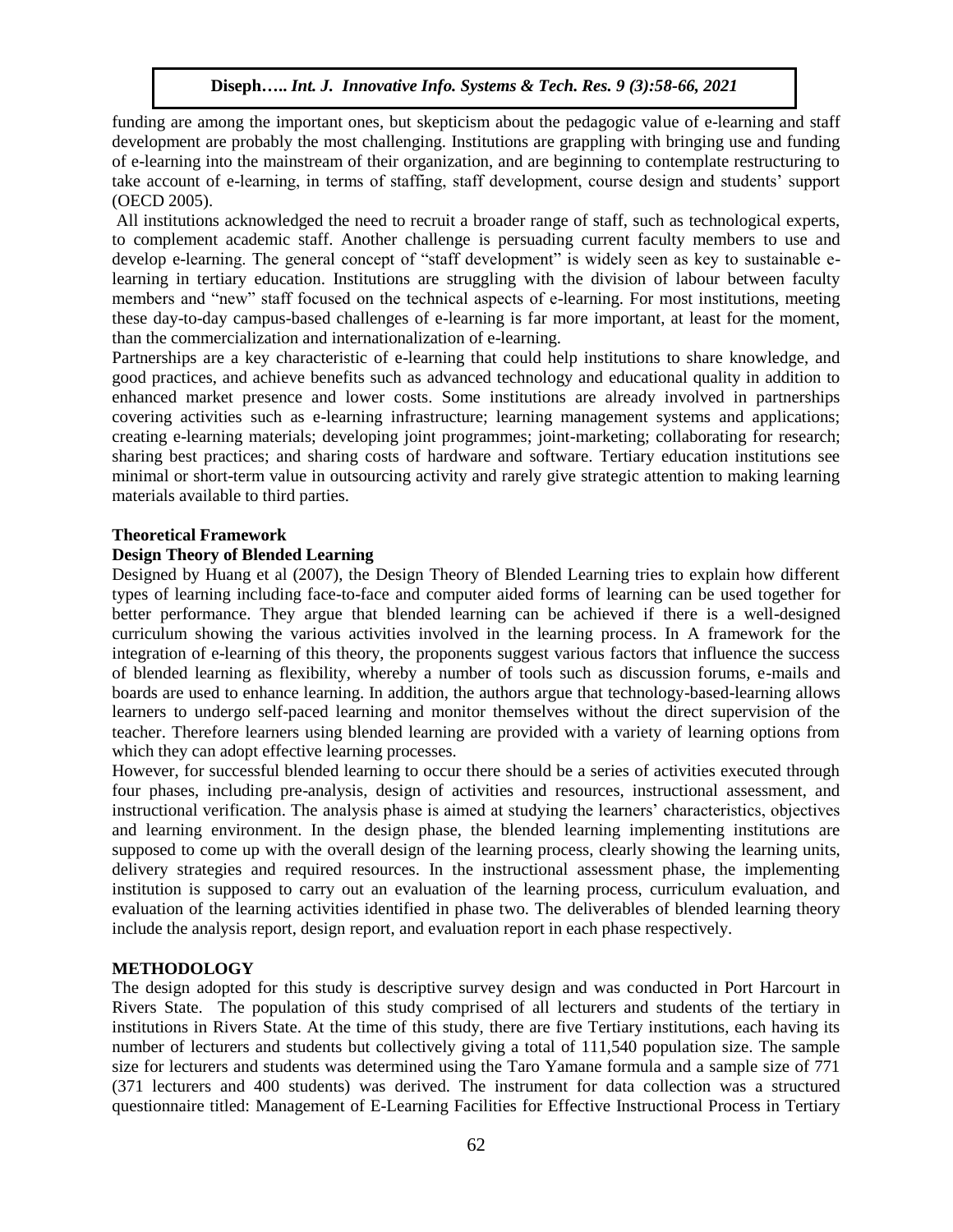Institutions (MEFEIPTI). The instrument was subjected to face and content validity by the supervisor, and the reliability of the instrument was determined using the test-re-test technique, from which a reliability index of 0.88 was derived. Data derived from the field were sorted, coded and analyzed using the Statistical Package for Social Sciences (SPSS) version 23.0. Simple descriptive statistical tools such as mean and standard deviation were used to analyse the research questions, while z-test was used to test the hypothesis at 0.05 level of significance.

#### **RESULTS AND FINDINGS**

**Research question 1:** *Are federal government tertiary institutions better equipped with e-learning facilities than their state counterparts***?** 

| Table 1: Simple percentage showing responses of both state and federal institutions |  |  |  |  |  |  |  |  |  |  |  |
|-------------------------------------------------------------------------------------|--|--|--|--|--|--|--|--|--|--|--|
|-------------------------------------------------------------------------------------|--|--|--|--|--|--|--|--|--|--|--|

| S/No           | <b>Items</b>                                          | Federal    |                | <b>State</b> |                |  |
|----------------|-------------------------------------------------------|------------|----------------|--------------|----------------|--|
|                |                                                       | Yes        | N <sub>o</sub> | Yes          | N <sub>o</sub> |  |
|                |                                                       | $F(\%)$    | $F(\%)$        | $F(\%)$      | $F(\% )$       |  |
| 1              | Multimedia PC/Laptops                                 | 49(31.61)  | 106(68.39)     | 209(33.92)   | 407(66.08)     |  |
| $\overline{c}$ | Multimedia Projectors                                 | 55(35.48)  | 100(64.52)     | 230(37.33)   | 386(62.64)     |  |
| 3              | <b>Interactive White Board</b>                        | 15(9.68)   | 140(90.32)     | 138(22.41)   | 478(77.59)     |  |
| $\overline{4}$ | Internet access                                       | 37(23.88)  | 118(76.12)     | 239(38.80)   | 377(61.20)     |  |
| 5              | Projectors screens                                    | 43(27.75)  | 112(72.25)     | 175(28.41)   | 441(71.59)     |  |
| 6              | Photocopiers, Scanners, Printers                      | 63(40.65)  | 92(59.35)      | 255(41.40)   | 361(58.60)     |  |
| 7              | Digital Video Cameras or Web-<br>cameras              | 57(35.50)  | 98(64.50)      | 135(22.39)   | 481(77.61)     |  |
| 8              | Television-set                                        | 108(68.40) | 47(31.60)      | 452(73.38)   | 164(26.62)     |  |
| 9              | Radio                                                 | 120(77.41) | 35(22.59)      | 402(65.25)   | 214(34.75)     |  |
| 10             | <b>Digital Libraries</b>                              | 39(23.90)  | 116(76.10)     | 190(30.85)   | 426(69.15)     |  |
| 11             | <b>Blank CDs</b>                                      | 125(12.91) | 135(87.09)     | 457(73.19)   | 159(26.81)     |  |
| 12             | Video cameras                                         | 45(29.04)  | 110(70.96)     | 222(36.04)   | 394(63.96)     |  |
| 13             | <b>Standby Generators</b>                             | 50(32.26)  | 105(67.74)     | 247(40.10)   | 369(59.90)     |  |
| 14             | <b>Telephone Facilities</b>                           | 37(23.88)  | 118(76.12)     | 239(38.80)   | 377(61.20)     |  |
| 15             | Flash drives/External Hard drives                     | 123(79.36) | 32(20.64)      | 437(70.95)   | 179(29.05)     |  |
| 16             | Digital Video Disk players                            | 61(39.36)  | 94(60.64)      | 209(33.92)   | 407(66.08)     |  |
| 17             | CD-ROMs in Specific subjects                          | 103(66.46) | 52(33.54)      | 463(75.17)   | 153(24.83)     |  |
| 18             | <b>Instructional Video</b>                            |            |                |              |                |  |
|                | Tapes/VCD/DVD/IVD/<br><b>IRI</b>                      | 54(34.84)  | 101(65.16)     | 235(38.15)   | 381(61.85)     |  |
| 19             | Instructional audio tapes                             | 43(27.75)  | 112(72.25)     | 400(64.93)   | 216(35.07)     |  |
| 20             | Hypermedia and Hypertext                              |            |                |              |                |  |
|                | resources                                             | 36(23.86)  | 119(76.14)     | 239(38.80)   | 377(61.20)     |  |
| 21             | computer media conferencing and<br>audio conferencing | 43(27.74)  | 112(72.26)     | 155(32.92)   | 411(67.08)     |  |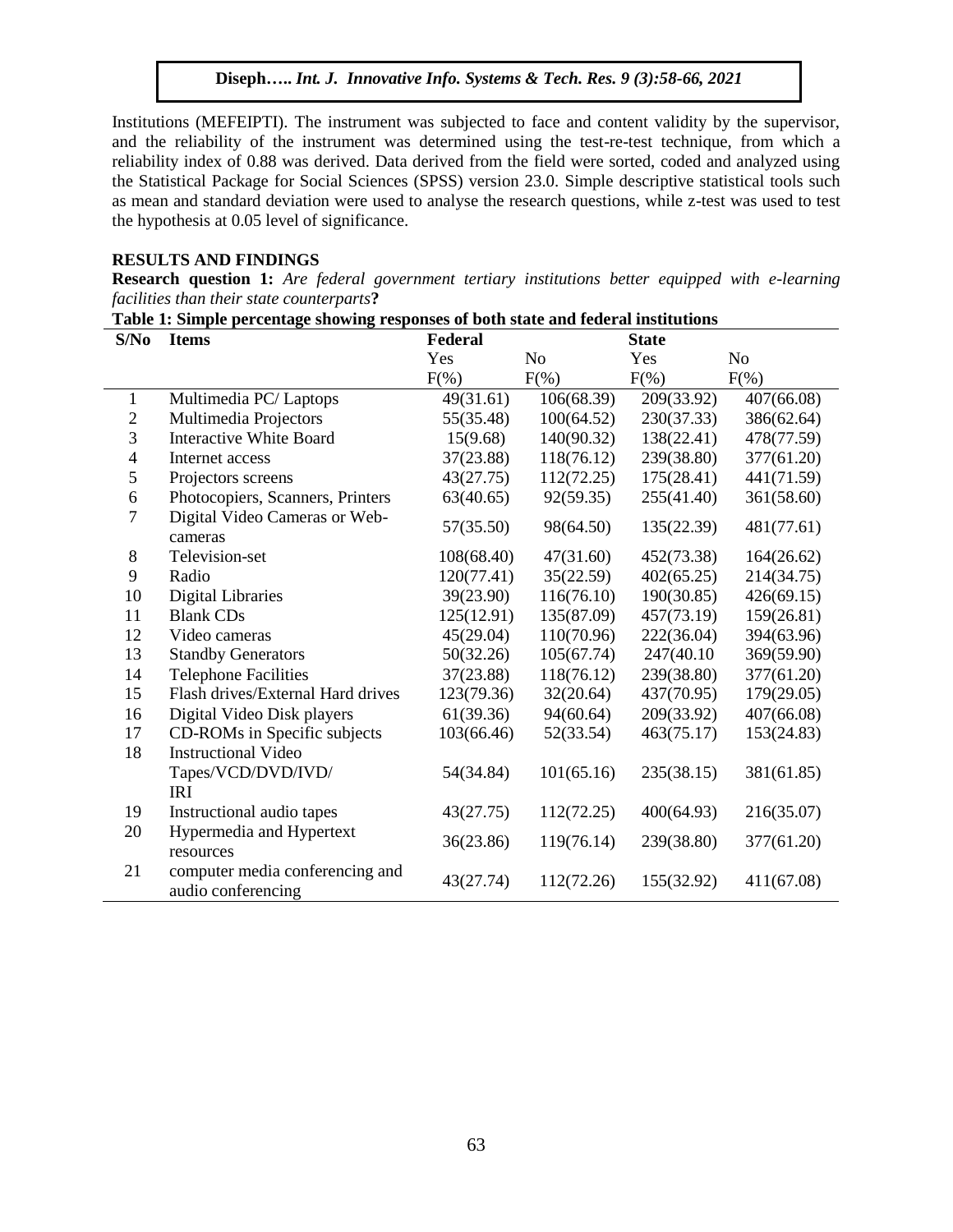**Research Question 2:** *What are the problems of management of e-learning facilities in Rivers State tertiary institutions?*

|                             | in Rivers State tertiary institutions                           |             |                |                 |
|-----------------------------|-----------------------------------------------------------------|-------------|----------------|-----------------|
| S/No                        | <b>Item</b>                                                     | <b>Mean</b> | <b>Std.dev</b> | <b>Decision</b> |
|                             | High cost of 'air time' affects the use of internet Services.   | 3.17        | 0.74           | Agreed          |
| $\mathcal{D}_{\mathcal{A}}$ | High cost of maintaining electronic gadgets discourages         | 2.86        | 1.13           | Agreed          |
|                             | their use for learning.                                         |             |                |                 |
| 3                           | Funds are insufficient for the development of e-learning        | 2.53        | 0.87           | Agreed          |
|                             | infrastructures.                                                |             |                |                 |
| $\overline{4}$              | Lack of manpower to maintain Information Communication          | 3.19        | 0.72           | Agreed          |
|                             | Technology (ICT) infrastructures                                |             |                |                 |
| 5                           | Poor power supply affects the use of electronic Devices for     | 3.18        | 0.99           | Agreed          |
|                             | teaching and learning.                                          |             |                |                 |
| 6                           | Relevant materials are difficult to find on the internet.       | 1.59        | 0.80           | Disagreed       |
|                             | Contention between the school and lecturers on Intellectual     | 1.80        | 0.74           | Disagreed       |
|                             | property right is a factor that discourages the availability of |             |                |                 |
|                             | e-learning facilities.                                          |             |                |                 |
| 8                           | Lecturers may lose class control if e-learning is encouraged.   | 1.39        | 0.49           | Disagreed       |

**Table 2: Mean and standard deviation showing the problems of management of e-learning facilities in Rivers State tertiary institutions**

Table 2 shows that the mean score rating of the responses of respondents range from 1.39 to 3.18. All items ranked above the cut-off point except items 6, 7 and 8 which ranked below the cut-off point.

|  |                                                                                          |  |  |  | $HO_1$ : There is no significant difference between the mean responses of the managed e-learning |
|--|------------------------------------------------------------------------------------------|--|--|--|--------------------------------------------------------------------------------------------------|
|  | facilities in the Federal Government tertiary institutions than their State counterpart. |  |  |  |                                                                                                  |

| <b>Table 5. Z-test Result of the Difference in Mean Rating of the Respondents</b> |      |       |                  |     |       |        |                 |  |  |  |
|-----------------------------------------------------------------------------------|------|-------|------------------|-----|-------|--------|-----------------|--|--|--|
| <b>Institution</b>                                                                | Mean |       | Std.             | df  | z-cal | z-crit | <b>Decision</b> |  |  |  |
|                                                                                   |      |       | <b>Deviation</b> |     |       |        |                 |  |  |  |
| Federal                                                                           | 155  | 14.81 | 6.28             | 769 | 1.14  | 1.96   | NS              |  |  |  |
| <b>State</b>                                                                      | 616  | 14.35 | 4.00             |     |       |        |                 |  |  |  |

**Table 3**: **Z-test Result of the Difference in Mean Rating of the Respondents**

The analysis in table 4.9 shows that the calculated z value of 1.14 is lesser than the table value of 1.96. Hence, the null hypothesis is accepted, meaning that there is no significant difference between federal and state rating regarding on the managed e-learning facilities in tertiary institutions.

#### **DISCUSSION OF FINDINGS**

The findings revealed that e-learning equipment such as interactive white boards, computers, projectors, TV sets, and printers are not adequately provided by the university. This is a reflection of the emphasis being placed on e-learning in the university. Pirani (2004) stated that for an institution to be able to adopt e-learning, it must provide adequate and reliable technical infrastructures. From the above, it can be seen that e-learning infrastructures are inadequately provided in tertiary institutions for effective teaching and learning.

Findings also revealed that lecturers are aware of the internet and can surf the web. But they cannot use it in facilitating the teaching and learning. UNESCO (2002) and Pirani (2004) are of the view that instructors need to know when, how and where to use ICT to enhance knowledge acquisition. The table further revealed that lecturers versatile in the use of computer applications.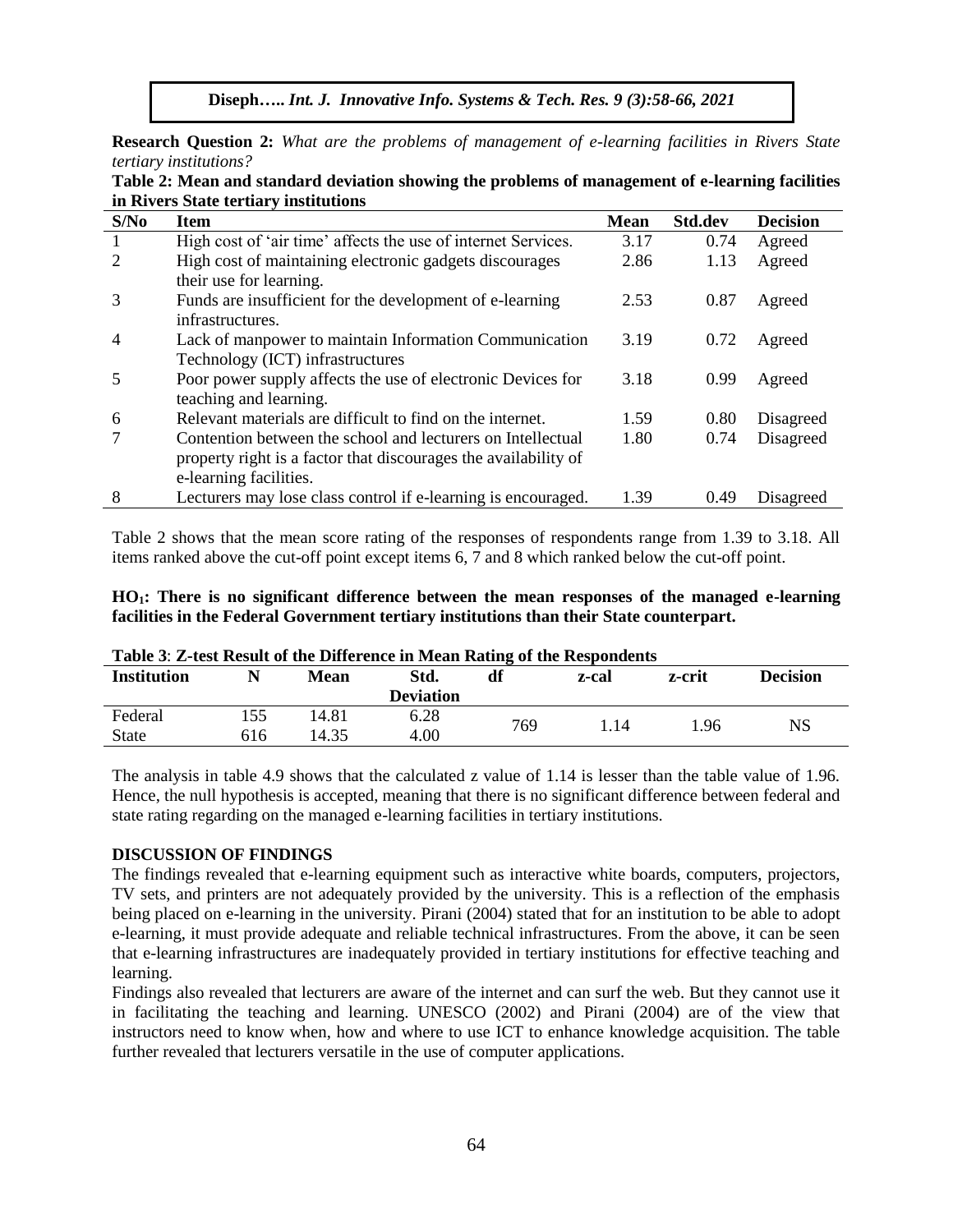#### **CONCLUSION**

It has been noted that e-learning is the application of internet to enhance learning. This study revealed that e-learning infrastructures are not available in tertiary institutions. Therefore, ICT infrastructures should be provided to facilitate effective teaching and learning in order to brace up to present day educational challenges. Efforts should be made towards tackling other factors that are militating against the usage of e-learning infrastructures. It is safe to conclude here that unless these facts are seriously taken into consideration and acted upon, education in Nigeria will only retrogress in a progressive world.

#### **RECOMMENDATIONS**

Based on the findings of this study, the following recommendations are made to help improve e-learning usage in tertiary institutions.

- 1. Universities should liaise or register with organizations that have or publish educational resources or websites for easy access of educational materials from these websites.
- 2. Universities should upgrade her website or launch a website which lecturers and students can use to disseminate or access information. Such website should enable lecturers to upload their course materials.
- 3. Past projects should also be uploaded on the websites for easy access to both lecturers and students. The website should also freely host wikis/blogs and e-journals of the universities.
- 4. Universities should also liaise with private organizations to provide cheap electronic devices for students and lecturers. These electronic devices does not necessarily have to be laptops that are expensive but other electronic devices that could store, copy, display, record information such as MP5, WAP enabled phones, PDAs, etc., In addition, proper orientation should also be given to students on how to use these devices to promote learning.

#### **REFERENCES**

- Adeya, N. C. (2002). "ICTs and Poverty: A Literature Review" (Internet) UNESCO*. Available from: http:/www.idrc.ca/en/ev-2418-101-1-DO\_TOPIChtml<[Accessed 29 October, 2012]*
- Aginam, E. (2006). NEPAD scores students' ICT education in Africa Low. Vanguard.Available:http://www.vanguardngr.com/articles/2002/features/technology/tec52709200 6.html .
- Ajadi, T. O. Salawu, I. O. &Adeoye, F. A. (2008). E-learning and Distance Education in Nigeria. *International Online Journal of Educational Technology.* Turkish. 2(97); 102-123
- Bada, J. K. &Khazali, (2006). "An Empirical Study on Education Strategy to E-learning in a Developing Country". Proceedings of the Fourth International Workshop on Technology for Education In Developing Countries,.*10-12 July, 2006. Iringa, Tanzania*
- Benson, R., Brack, C. (2009). Developing the Scholarship of Teaching: What is the Role of E-teaching and Learning? *Teaching in Higher Education* 14(1);71-80.
- Benson, R., Brack, C. (2009). Developing the Scholarship of Teaching: What is the Role of E-teaching and learning? Teaching in Higher Education 14(1);71-80
- Carman, J. M. (2005). "Blended Learning Design: Five Key Ingredients", *Agilant Learning*
- Carnell, E. (2007). Conceptions of Effective Teaching in Higher Education, Teaching in Higher Education, 12(1), 25-40
- Clark, L., & Heaney, P. (2003). Author Online: Using Asynchronous Computer Conference to Support Literacy, *British Journal of Educational Technology*, 34(1), 57-66
- Cooke, M. (2004) Clomedia: The Evolution of E-learning *[Electronic Version] Retrieved June 2007*
- Davis, F. D., Bagozzi, R.P., &Warshaw, P. R. (1989). "User Acceptance of Computer Technology: A Comparison of Two Theoretical Models" *Management Science*
- Hadjerrouit, S. (2008). "Towards a Blended Learning Model for Teaching and Learning Computer Programming: A Case Study" *Informatic in Education,* 7(2);181-210181